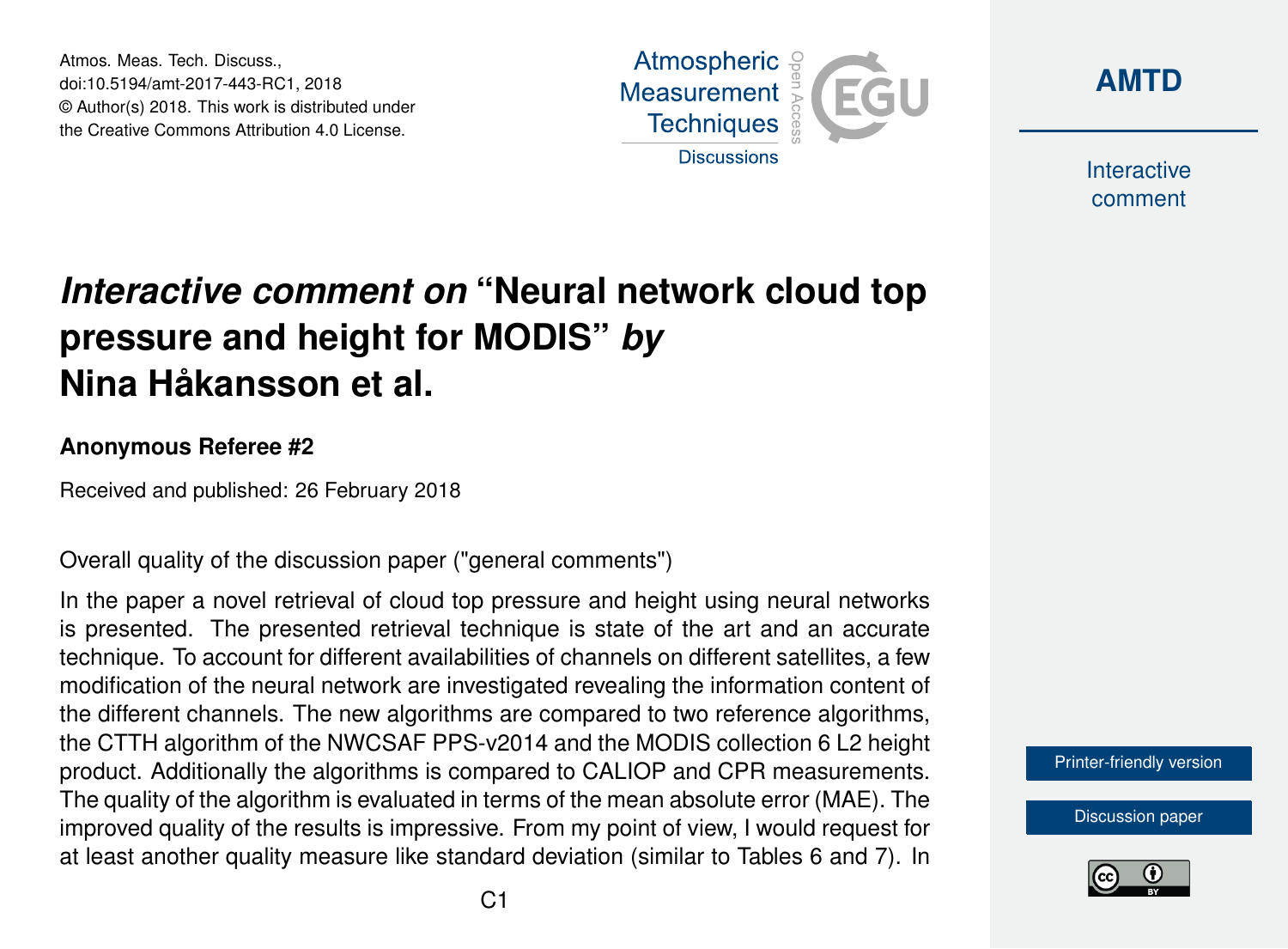overall, good work!

Individual scientific questions/issues ("specific comments")

p1 line 23: CTH might also be used in data assimilation of atmospheric motion vectors. Introduction: A short description of the traditional technics to retrieve cloud top pressure and height could be added to the introduction. (or cite an overview paper like Hamann et al. "Remote sensing of cloud top pressure/height from SEVIRI: analysis of ten current retrieval algorithms." Atmospheric Measurement Techniques 7.9 (2014): 2839-2867.)

The introduction should motivate, why it is expected that using machine learning, in particular neural networks, could improve the expected results.

Merge chapter 2.1.1 into chapter 3.2. (and skip the sentence (p3 line 10) "The MODIS Collection 6 cloud product were used as an independent. . .", you said that before).

Chapter 2.2 Add a short sentence, why you chose the CALIOP 1km product and not also 5km or 10km product which are more sensitive to optically thin clouds.

Chapter 2.4 add the version number of the ECMWF model and add product name and version number of the OSISAF data used in this study.

You might consider to add the PPS-v2014 and MODIS C6 algorithm to table 3 and 4.

Please make the order of algorithms in table 3, 4 and 5 consistent.

p5 line 5: how often is a pressure lower than 70 hPa retrieved?

p5 line 10: Why did you choose this number of levels? Is it sufficient to use 6 levels to represent the boundary layer inversions or other small scale features?

p5 line 21: do you skip non cloudy pixels in the 5x5 pixel standard deviations?

p5 line 20: the B\_3.7 has a solar component. Did you correct for this during day/night?

p6 chapter 3.3.2: You chose to use specific days for training and others for validation.

**[AMTD](https://www.atmos-meas-tech-discuss.net/)**

Interactive comment

[Printer-friendly version](https://www.atmos-meas-tech-discuss.net/amt-2017-443/amt-2017-443-RC1-print.pdf)

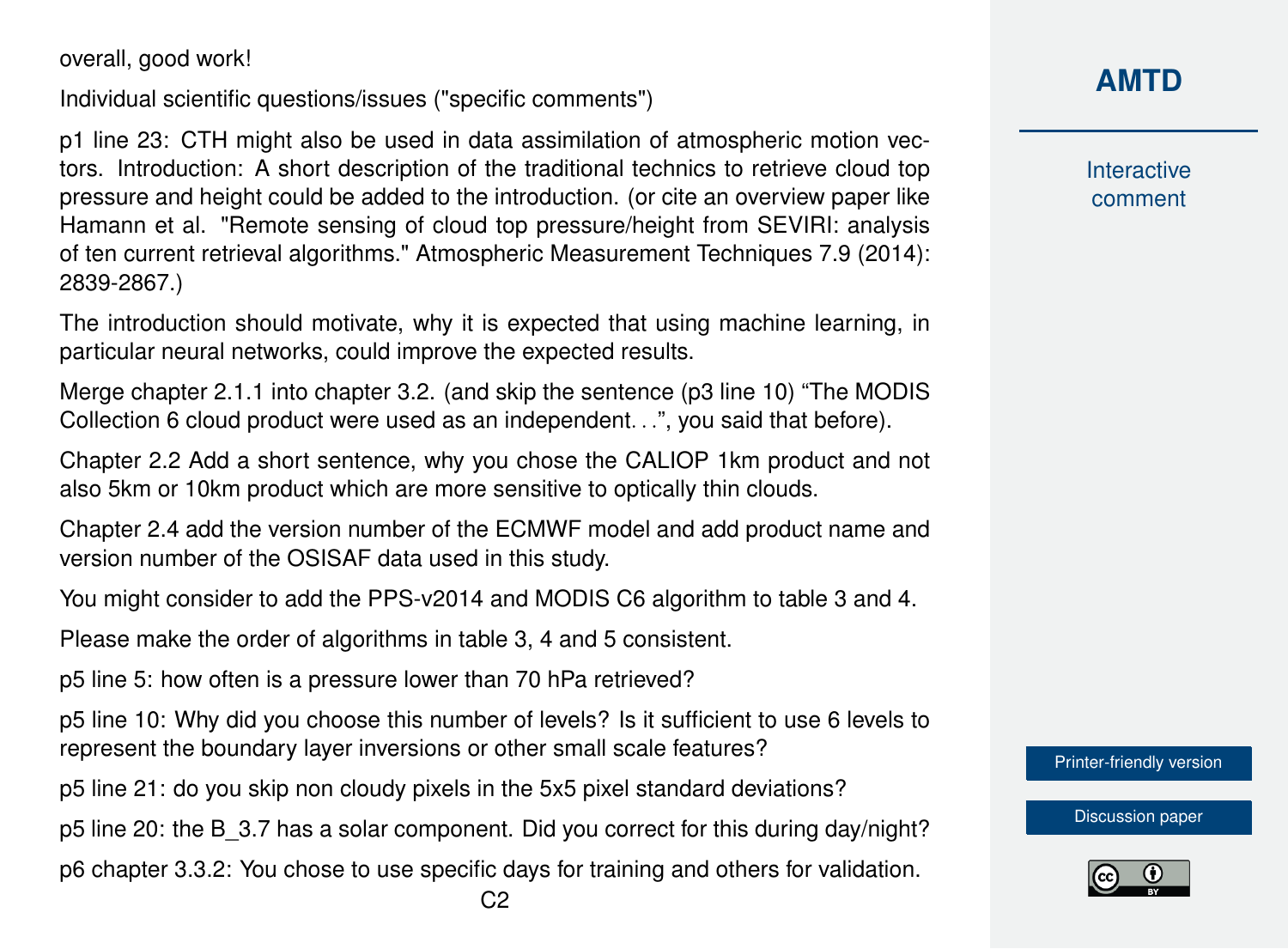Given that you only use a limited number of days, wouldn't it be more to randomly select independent pixels from all available dates for training, validation, and testing to represent a larger variety of weather situations?

p 6 line 19: Did you test other configurations that 30/15 neurons in the first/second layer? If yes, how was the performance?

Chapter 3.3.3: May batch size and momentum be changed during the training process?

p 7 line 27: consider to discuss the solar component of the 3.7 mue m channel. To my opinion this NN could perform better when corrected for that (e.g. adding the solar time as input variable).

p8 line 5: Maybe express it positively: All NN can reproduce a clear bi-modal pdf very similar to CALIPSO, the pdf of PPS-y2014 deviates from this shape

p8 line 7: It is written "for the best performing network". Did you train several networks for one channel configuration? If so, could you describe the number of trained networks in chapter 3.2.2, please?

p 8, line 11: according to my table 6, the NN-MetImage is better than the NN-MetImage-NoCO2.

p 8, line 15: do you have an idea, why the MAE against CPR is larger than the MAE against CALIOP for NN-MetImage and NN-MetImage-NoCO2?

p 9, line 9: could you please describe a bit more in detail the differences seen in Figure 7?

Chapter 5 Discussion: Could you also comment on applying your NN technique on geostationary satellites? What would be the main differences/challenges?

A compact listing of purely technical corrections ("technical corrections": typing errors, etc.)

**[AMTD](https://www.atmos-meas-tech-discuss.net/)**

**Interactive** comment

[Printer-friendly version](https://www.atmos-meas-tech-discuss.net/amt-2017-443/amt-2017-443-RC1-print.pdf)

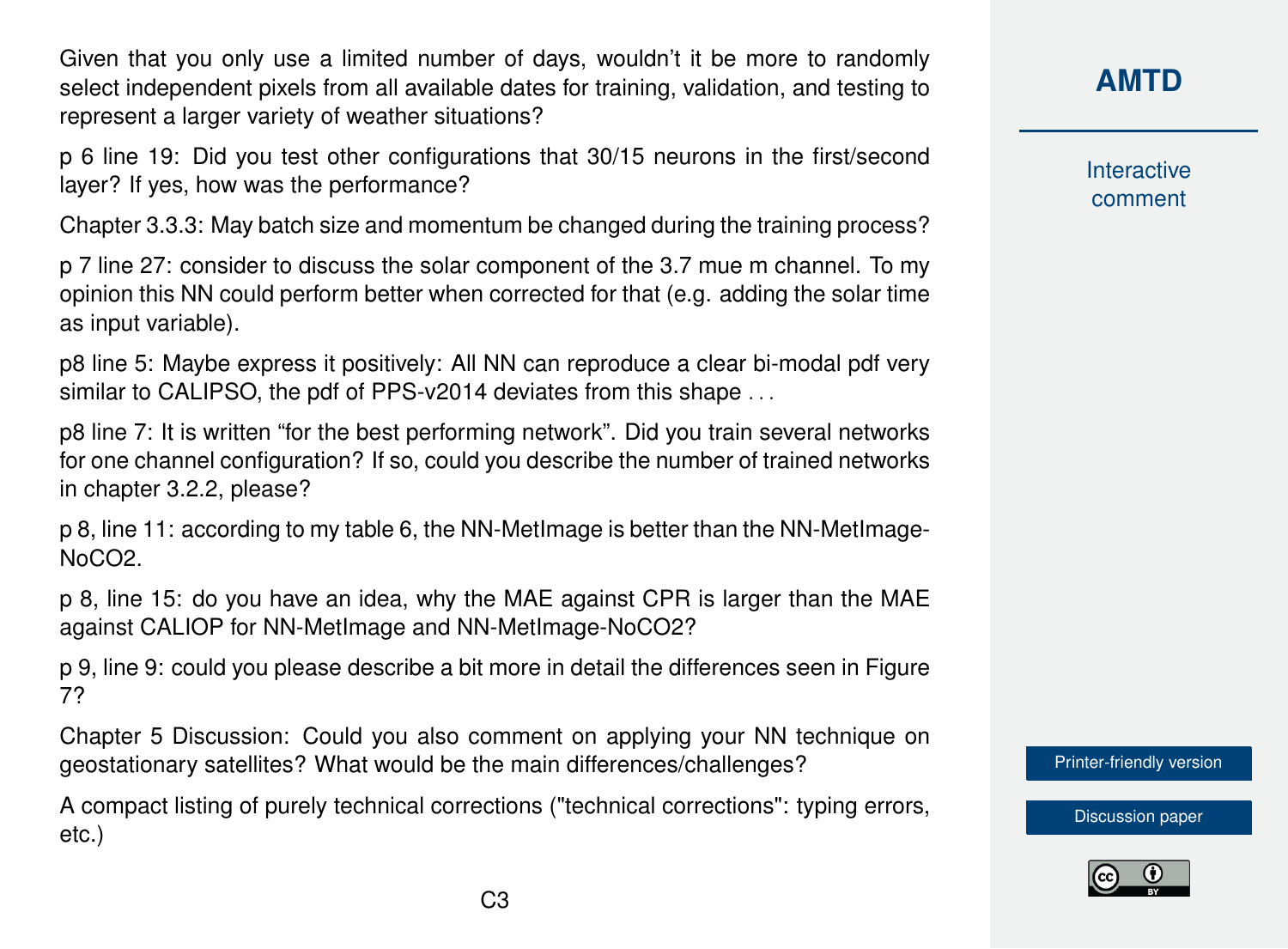Please check consistent spelling of NWC SAF (e.g. p2 line 11) and NWCSAF (e.g. p1 line 19)

Please check consistent spelling of PPS-2018 (e.g. p1 line 19) and PPS-v2014 (e.g. p2 line 23)

Please check the space between numbers and units and the typeset of the units.

Try to reduce number of paragraphs in the abstract, e.g. p1 line 8 is a one sentence paragraph.

please check capital letters, e.g. Neural network (p3 line 26), neural network (p2 line 14) or Neural Network.

p3 line 22: (change . to ,) . . . of the networks, see Table 1 for selected Dates

Move p4 line 9-14 to line 6.

p4 line 27: introduce abbreviation GDAS (as written in line 30)

p4 line 28: add "the": . . . and the PFAAST radiative transfer model. . .

p5 line 3 add: The "uppermost cloud" top layer. . .

p5 line 11: reformulate "much of what"

p5 line 19: introduce physical unit "B" (in the lines before)

p5 line 23: B\_11 "for" neighboring pixels -> B\_11 "of the" neighboring Pixels

p5 line 25: avoid brackets

p 15 line 7, add "and": BT for water vapour channels at 6.7 "and" 7.3 mue m

p15 line  $9/10/11$ , remove "." at the end of first entry, e.g. BT differences ""

p5 line 29 and thereafter: don't write CO2 with cursive letters

p 6 line 19: hidden layer "for" the neural network -> hidden layer "of" the neural network

## **[AMTD](https://www.atmos-meas-tech-discuss.net/)**

**Interactive** comment

[Printer-friendly version](https://www.atmos-meas-tech-discuss.net/amt-2017-443/amt-2017-443-RC1-print.pdf)